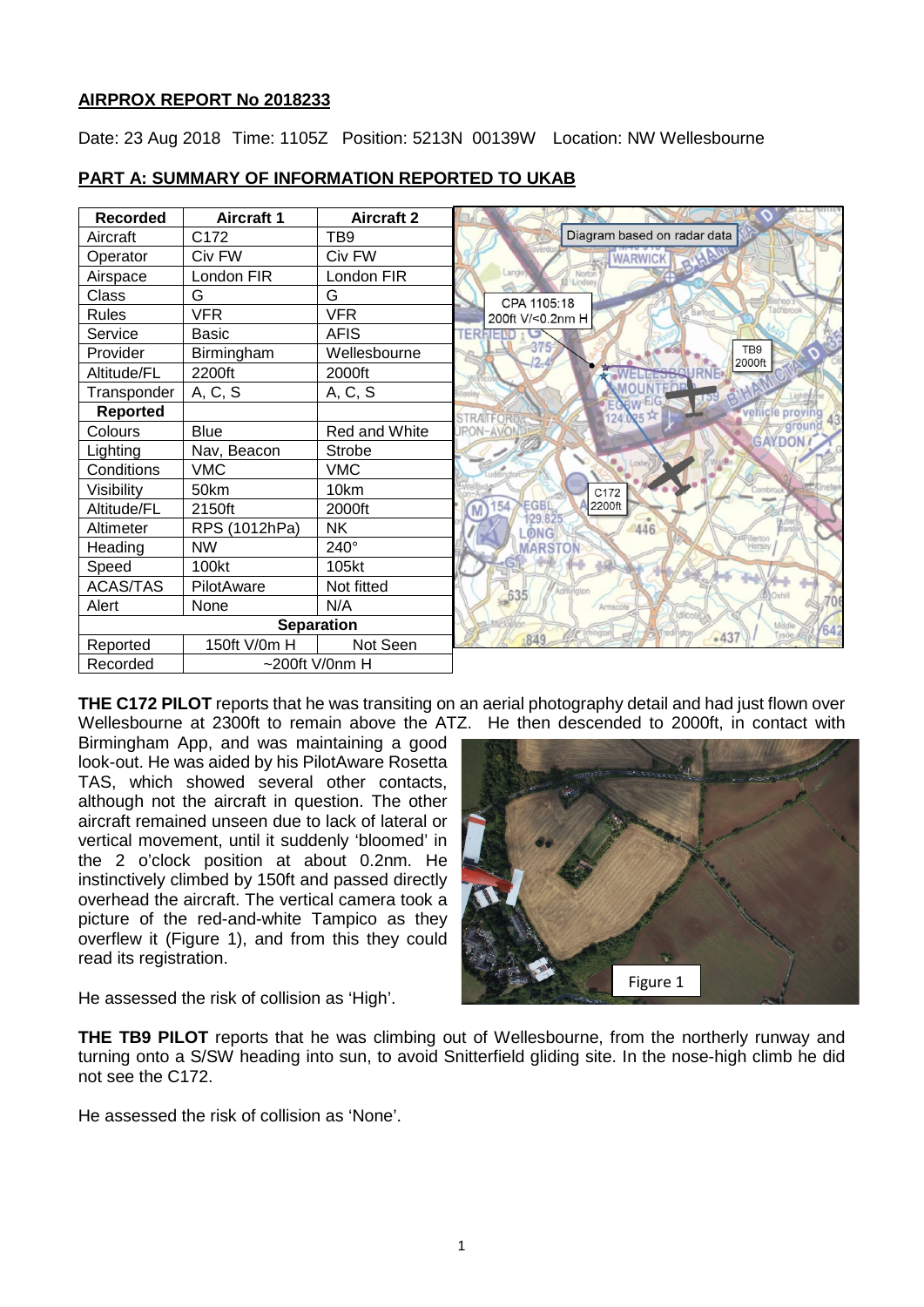### **Factual Background**

The weather at Birmingham was recorded as follows:

METAR EGBB 231050Z 28007KT 250V320 9999 BKN031 17/10 Q1012=

#### **Analysis and Investigation**

## **UKAB Secretariat**

The Figures 2 and 3 were taken from the NATS radar at 1105:18 when the two aircraft are 0.2nm apart, and just afterwards at 1105:26 by which time the aircraft have past each other and are 0.3nm apart. Therefore, the actual CPA occurs between radar sweeps and cannot be measured, although the C172 photographic image indicates that there was no horizontal separation at CPA.



Figure 1 1105:18 – 0.2nm Figure 2 1105:25 – 0.3nm C172 Squawking 0410, TB9 squawking 7000

The C172 and TB9 pilots shared an equal responsibility for collision avoidance and not to operate in such proximity to other aircraft as to create a collision hazard<sup>[1](#page-1-0)</sup>. If the incident geometry is considered as converging, then the C172 pilot was required to give way to the TB9.

### **Summary**

An Airprox was reported when a C172 and a TB9 flew into proximity near Wellesbourne Mountford at 1105hrs on Thursday 23rd August 2018. Both pilots were operating under VFR in VMC, the C172 pilot in receipt of a Basic Service from Birmingham and the TB9 pilot in receipt of a Basic Service from Wellesbourne.

### **PART B: SUMMARY OF THE BOARD'S DISCUSSIONS**

Information available consisted of reports from both pilots, transcripts of the relevant R/T frequencies and radar photographs/video recordings.

The Board first looked at the actions of the C172 pilot. He was flying an aerial photography sortie and members of the Board familiar with such tasks noted that they usually involved remaining at a set speed and course and ideally not much variation in height. Nevertheless, members thought that although he was flying above the Wellesbourne ATZ, he was only just above it, and he may have been better placed flying a few hundred feet higher. That said, he was also at the mercy of any clearance issued by

 $\overline{\phantom{a}}$ 

<span id="page-1-0"></span><sup>1</sup> SERA.3205 Proximity.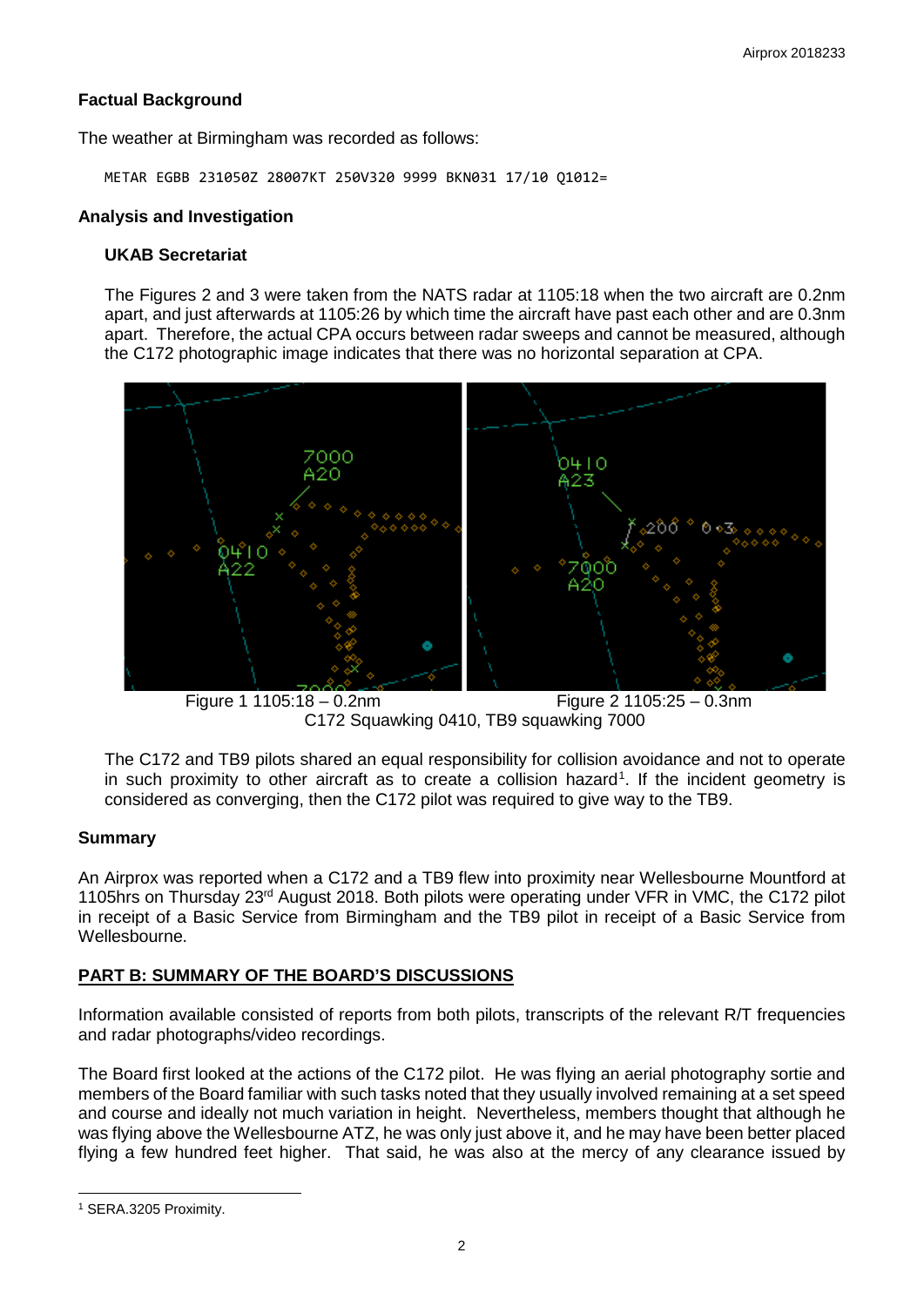Birmingham as he approached their airspace, so members thought that at the very least he could have given Wellesbourne a call as he went by to tell them that he was overflying the ATZ. [UKAB Secretariat Note: Subsequent to the Board meeting the pilot confirmed that he had actually called Wellesbourne on his Box 2 and did not receive any information on the TB9. The Secretariat thought that it would have been appropriate for the FISO to have given Traffic Information however, without a FISO report it was difficult to ascertain why this may have been the case.] Some members wondered whether he could also have asked Birmingham for a Traffic Service. If they had been able to provide one (depending on how busy ATC were at the time), he probably would have received Traffic Information on the Wellesbourne traffic and this might have provided him with valuable situational awareness. The Board were unsure why the C172's PilotAware did not give any indication on the TB9; given that the TB9 was squawking, members could only surmise that there may have been some form of aerial blanking. This highlighted the fact that, even when installed, electronic conspicuity systems were not a reliable substitute for maintaining a robust lookout at all times. Fortuitously, the C172 pilot had seen the TB9 and, although later than desirable, had managed to climb to increase the separation.

For his part, the TB9 pilot had no knowledge that the C172 was overflying Wellesbourne and, without any form of collision warning system in his aircraft, had no situational awareness on it. Although the radar tracks were somewhat difficult to interpret, it seemed to the Board that the 2 aircraft had been closing on a converging heading for some time and so the lack of relative movement of the C172 might have accounted for why the TB9 pilot did not see it as he climbed towards. This served to highlight the need to employ measures to counteract any cockpit obscuration (such as weaving the nose to ensure that all blind-spots are overcome), and also to actively scan the area ahead and to the sides during flight.

In determining the cause of the Airprox, the Board quickly agreed that this had been a late sighting by the C172 pilot and a non-sighting by the TB9 pilot. In assessing the risk, although members thought that the climb by the C172 pilot had made a difference, they concluded that safety had still been much reduced below the norm due to the late-/non-sighting and so they classified the risk as Category B, safety not assured.

### **PART C: ASSESSMENT OF CAUSE AND RISK**

Cause: A late sighting by the C172 pilot and a non-sighting by the TB9 pilot.

Degree of Risk: B.

Safety Barrier Assessment<sup>[2](#page-2-0)</sup>

In assessing the effectiveness of the safety barriers associated with this incident, the Board concluded that the key factors had been that:

# **Flight Crew:**

l

**Tactical Planning** was assessed as **partially effective** because the C172 pilot could have chosen a higher altitude to fly over Wellesbourne.

**Situational Awareness and Action** were assessed as **ineffective** because neither pilot knew about the other aircraft.

**Warning System Operation and Compliance** were assessed as **ineffective** because although the C172 was fitted with PilotAware, it didn't alert, possibly due to aerial blanking.

**See and Avoid** were assessed as **partially effective** because it was a late sighting by the C172, although once sighted he was able to climb to increase the separation.

<span id="page-2-0"></span><sup>&</sup>lt;sup>2</sup> The UK Airprox Board scheme for assessing the Availability, Functionality and Effectiveness of safety barriers can be found on the [UKAB Website.](http://www.airproxboard.org.uk/Learn-more/Airprox-Barrier-Assessment/)